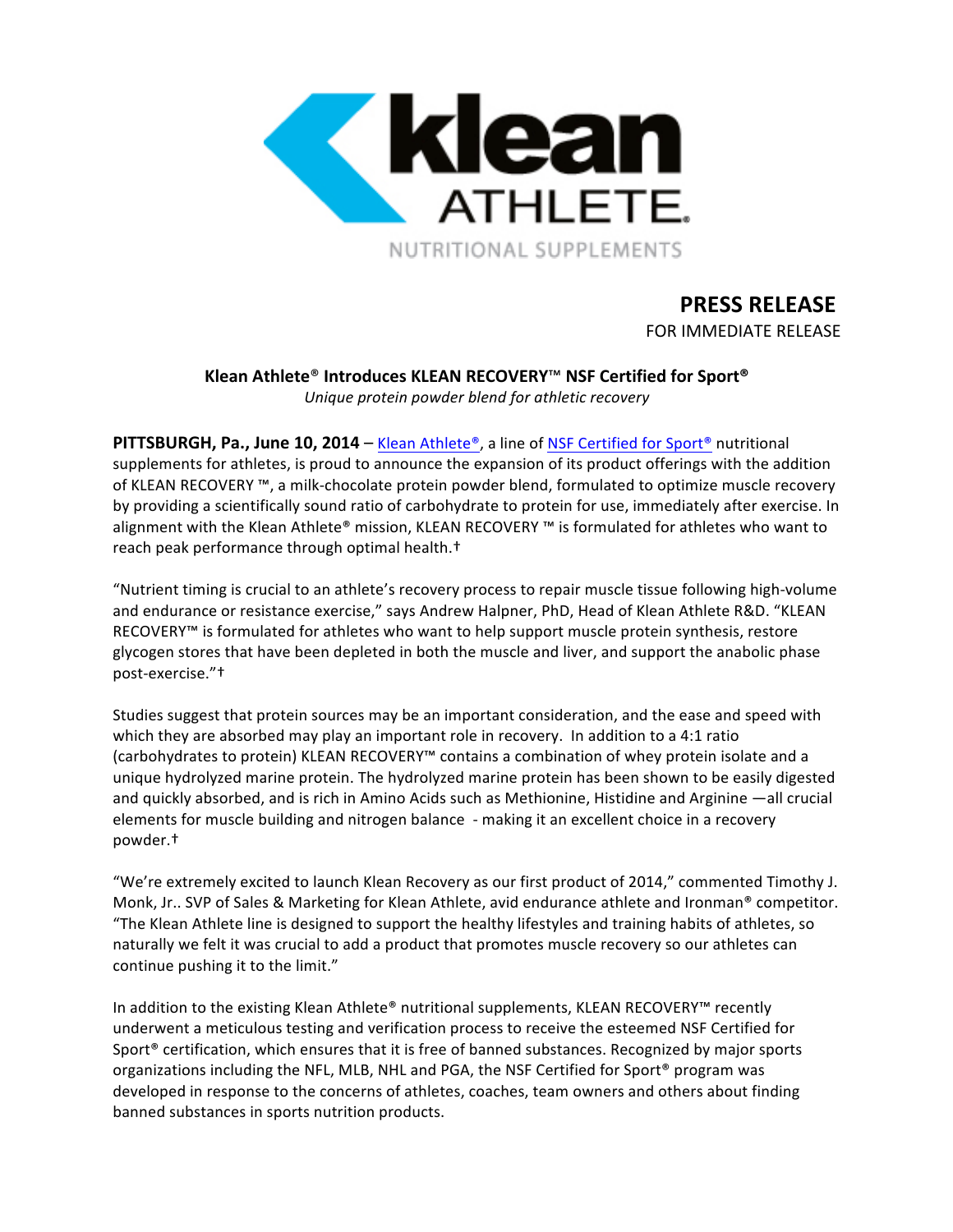KLEAN RECOVERY™ joins the existing Klean Athlete® supplements including: Klean Multivitamin™, Klean Antioxidants™, Klean Cognitive™, Klean Probiotic™, Klean Isolate™, Klean Electrolytes™, Klean Endurance™, Klean-D™ and Klean Omega™.

To learn more about KLEAN RECOVERY™ and the full line of Klean Athlete® nutritional supplements, please visit www.kleanathlete.com. Follow us on Twitter @KleanAthlete and connect with us on Facebook at facebook.com/KleanAthlete.

† *These statements have not been evaluated by the FDA. These products are not intended to diagnose, treat, cure or prevent any disease.*

"Ironman" is a registered trademark of World Triathalon Corporation, used without permission.

#### **ABOUT KLEAN ATHLETE®**

The Klean Athlete® NSF Certified for Sport® supplements were designed to maintain the healthy lifestyle and promote peak performance of athletes, from the weekend warrior to the amateur and professional competitor. This line of certified nutritional supplements is backed by more than 50 years of science, dedicated research and manufacturing excellence. Klean Athlete® will be available through licensed healthcare professionals as well as qualified coaches, trainers, and registered customers at www.kleanathlete.com.

#### **ABOUT NSF®**

Klean Athlete® is tested and certified by the NSF Certified for Sport® program (www.nsfsport.com) part of NSF International's Health Sciences Division.

This growing division offers training and education, consulting, GMP and GLP testing, certification, R&D and auditing for the dietary supplement, pharmaceutical and medical device industries throughout the entire product lifecycle. The Health Sciences Division includes NSF's prestigious Dietary Supplements Certification Program. NSF International developed the only American National Standard for Dietary Supplements (NSF/ANSI 173) and tests and certifies supplements against this standard. NSF's Health Science Division operates globally throughout North America, Europe, the Middle East, Africa, Asia and Latin America. For more information visit www.nsfsport.com.

#### **ABOUT ATRIUM INNOVATIONS**

Atrium Innovations Inc. is a globally-recognized leader in the development, manufacturing, and commercialization of innovative, science-based natural health products which are distributed in more than 35 countries. The Company owns healthcare practitioner and specialized retail product brands that are at the forefront of science, innovation and education. Atrium has over 1,300 employees and operates seven manufacturing facilities with current Good Manufacturing Practices. Additional information is available at **www.atrium-innovations.com**.

### *###*

#### **MEDIA CONTACTS:**

Darice Case Chemistry Communications p: 412-325-2895 e: darice@visitthelab.com

Amélie Germain Atrium Innovations p: 418-652-1173 x 12330